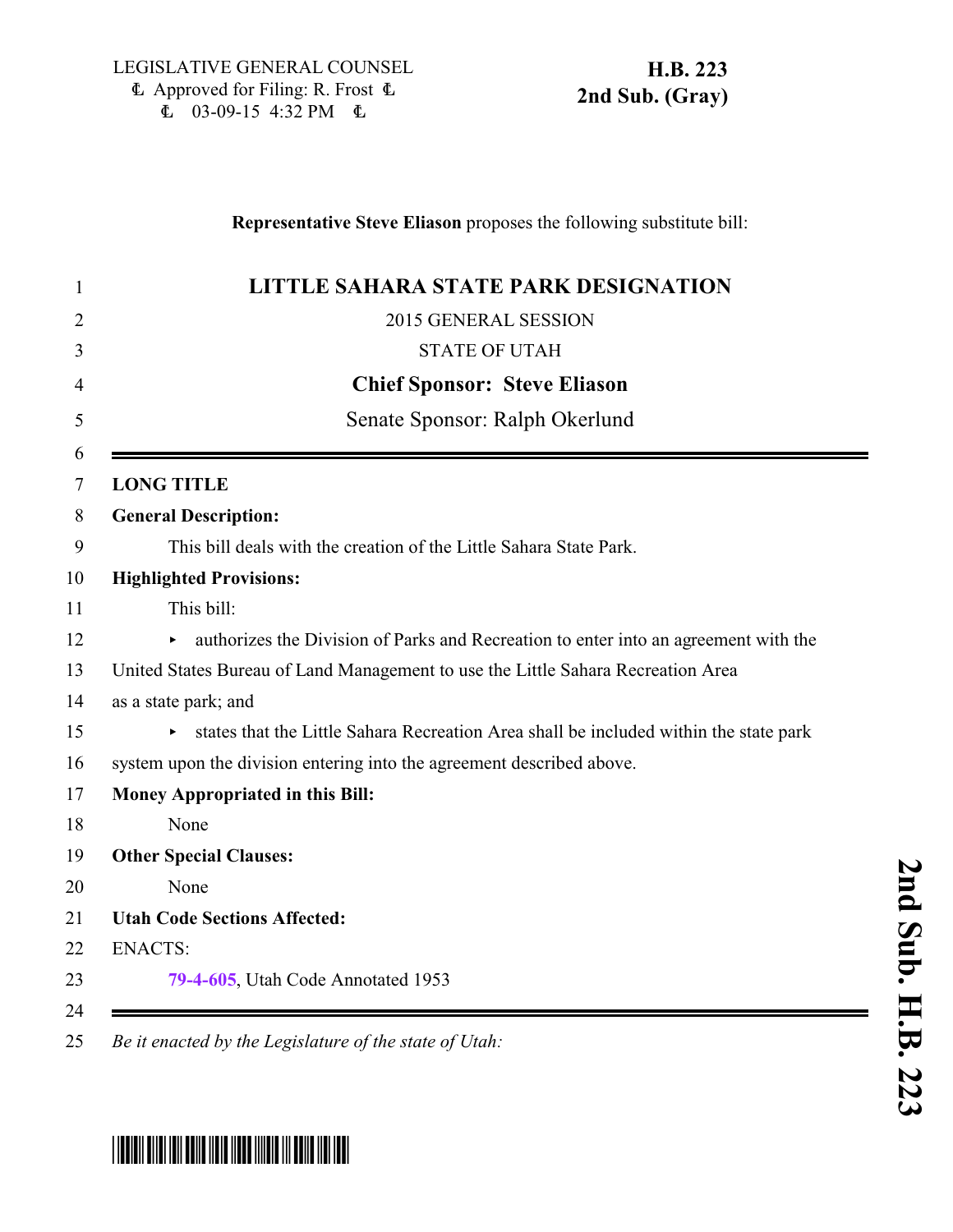## **2nd Sub. (Gray) H.B. 223 03-09-15 4:32 PM**

| 26  | Section 1. Section 79-4-605 is enacted to read:                                                                               |
|-----|-------------------------------------------------------------------------------------------------------------------------------|
| 27  | 79-4-605. Little Sahara included within state park system.                                                                    |
| 28  | (1) As used in this section, "Little Sahara Recreation Area" means the area of land in                                        |
| 29  | the Sevier Desert, approximately 55,905 acres, fully described by the map and legal description                               |
| 30  | on file with the division.                                                                                                    |
| 31  | (2) The division may:                                                                                                         |
| 32  | (a) enter into an agreement for the use of the Little Sahara Recreation Area as a state                                       |
| 33  | park with the United States Bureau of Land Management; and                                                                    |
| 34  | (b) receive donations of land or facilities at the Little Sahara Recreation Area for                                          |
| 35  | inclusion within the state park.                                                                                              |
| 36  | (3) In entering the agreement described in Subsection $(2)(a)$ , the division may:                                            |
| 37  | (a) pursue a land transfer agreement with the United States Bureau of Land                                                    |
| 38  | Management;                                                                                                                   |
| 39  | (b) if a land transfer agreement is not possible, seek to purchase or lease the land from                                     |
| 40  | the United States Bureau of Land Management through the Recreation and Public Purposes                                        |
| 41  | Act, 43 U.S.C. 869 et seq.; and                                                                                               |
| 42  | (c) finalize an agreement to receive land by transfer, purchase, or lease, as described in                                    |
| 43  | Subsections $(3)(a)$ and $(b)$ , if:                                                                                          |
| 44  | (i) the resulting state park, including the cost of law enforcement, would be financially                                     |
| 45  | self-sustaining;                                                                                                              |
| 46  | (ii) all current grazing allotments shall be maintained in their existing form; and                                           |
| 47  | (iii) the Legislative Management Committee and the Natural Resources, Agriculture,                                            |
| 48  | and Environment $\hat{H} \rightarrow Interm \leftarrow \hat{H}$ Committee approve the plan to expand the state park system by |
| 48a | including the                                                                                                                 |
| 49  | Little Sahara Recreation Area.                                                                                                |
| 50  | (4) If the division successfully enters into the agreement described in Subsection $(2)(a)$ ,                                 |
| 51  | the division shall negotiate in good faith with the School and Institutional Trust Lands                                      |
| 52  | Administration to attempt to:                                                                                                 |
| 53  | (a) purchase parcels of school and institutional trust land located within the boundaries                                     |
| 54  | of the Little Sahara Recreation Area; or                                                                                      |
| 55  | (b) trade parcels of school and institutional trust land located within the boundaries of                                     |
| 56  | the Little Sahara Recreation Area for other parcels of state land.                                                            |